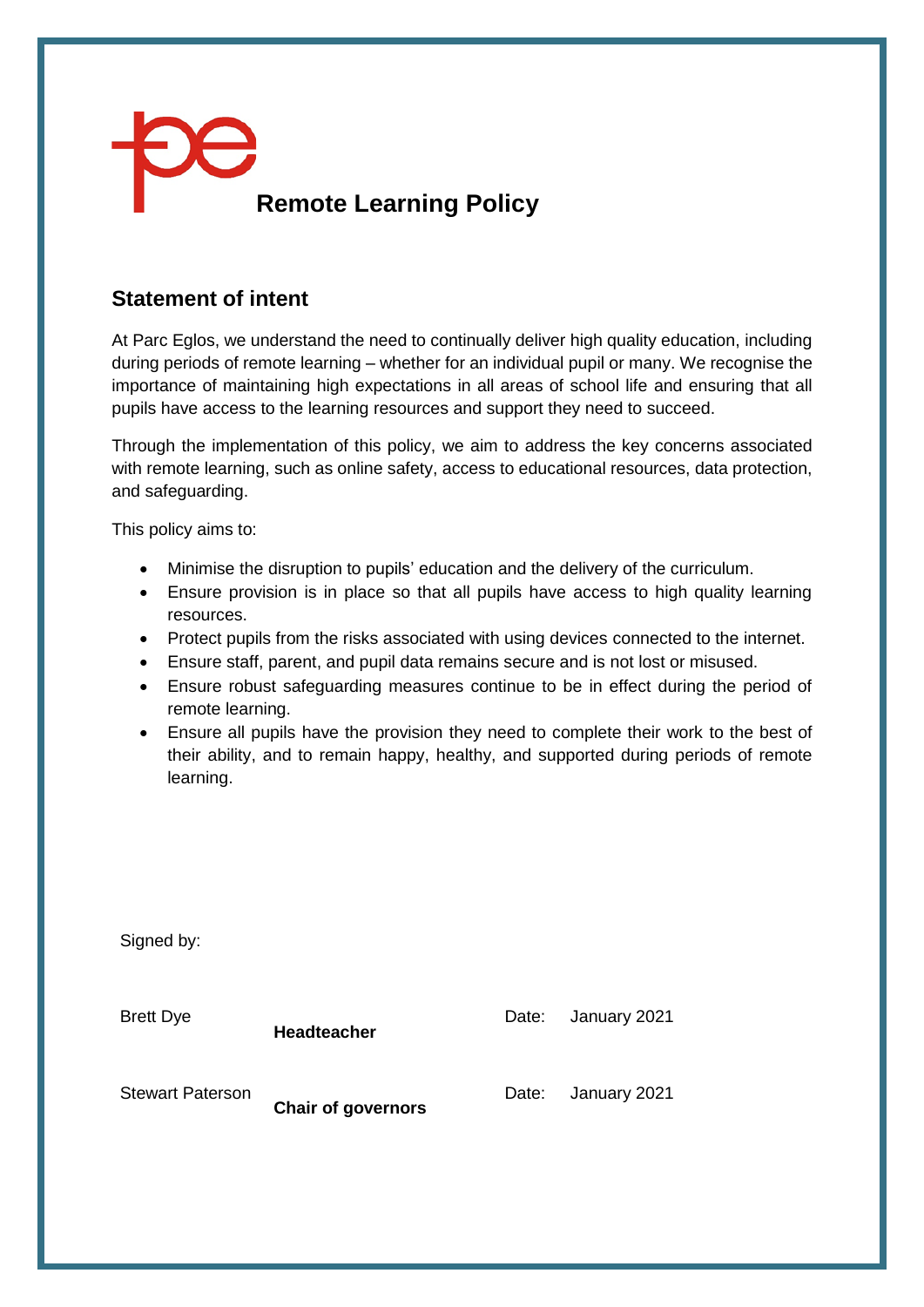# 1. **Legal framework**

- 1.1. This policy has due regard to all relevant legislation and statutory guidance including, but not limited to, the following:
	- Equality Act 2010
	- Education Act 2004
	- The General Data Protection Regulation (GDPR)
	- Data Protection Act 2018
- This policy has due regard to national guidance including, but not limited to,  $1.2<sub>1</sub>$ the following:
	- DfE (2020) 'Keeping children safe in education'
	- DfE (2019) 'School attendance'
	- DfE (2018) 'Health and safety: responsibilities and duties for schools'
	- DfE (2018) 'Health and safety for school children'
	- DfE (2017) 'Special educational needs and disability code of practice: 0 to 25 years'
	- DfE (2016) 'Children missing education'
	- DfE (2020) 'Help with accessing and buying resources for remote education'
	- DfE (2020) 'Get help with remote education'
- 1.3. This policy operates in conjunction with the following school policies:
	- **Child Protection and Safeguarding Policy**
	- **Data Protection Policy**
	- **Special Educational Needs and Disabilities (SEND) Policy**
	- **Behavioural Policy**
	- **Accessibility Policy**
	- **Marking and Feedback Policy**
	- **Curriculum Policy**
	- **Assessment Policy**
	- **Online Safety Policy**
	- **Health and Safety Policy**
	- **Attendance and Absence Policy**
	- **ICT Acceptable Use Policy**

#### **2. Roles and responsibilities**

- 2.1. The governors are responsible for:
	- Ensuring that the school has robust risk management procedures in place.
	- Ensuring that the school has a business continuity plan in place, where required.
	- Evaluating the effectiveness of the school's remote learning arrangements.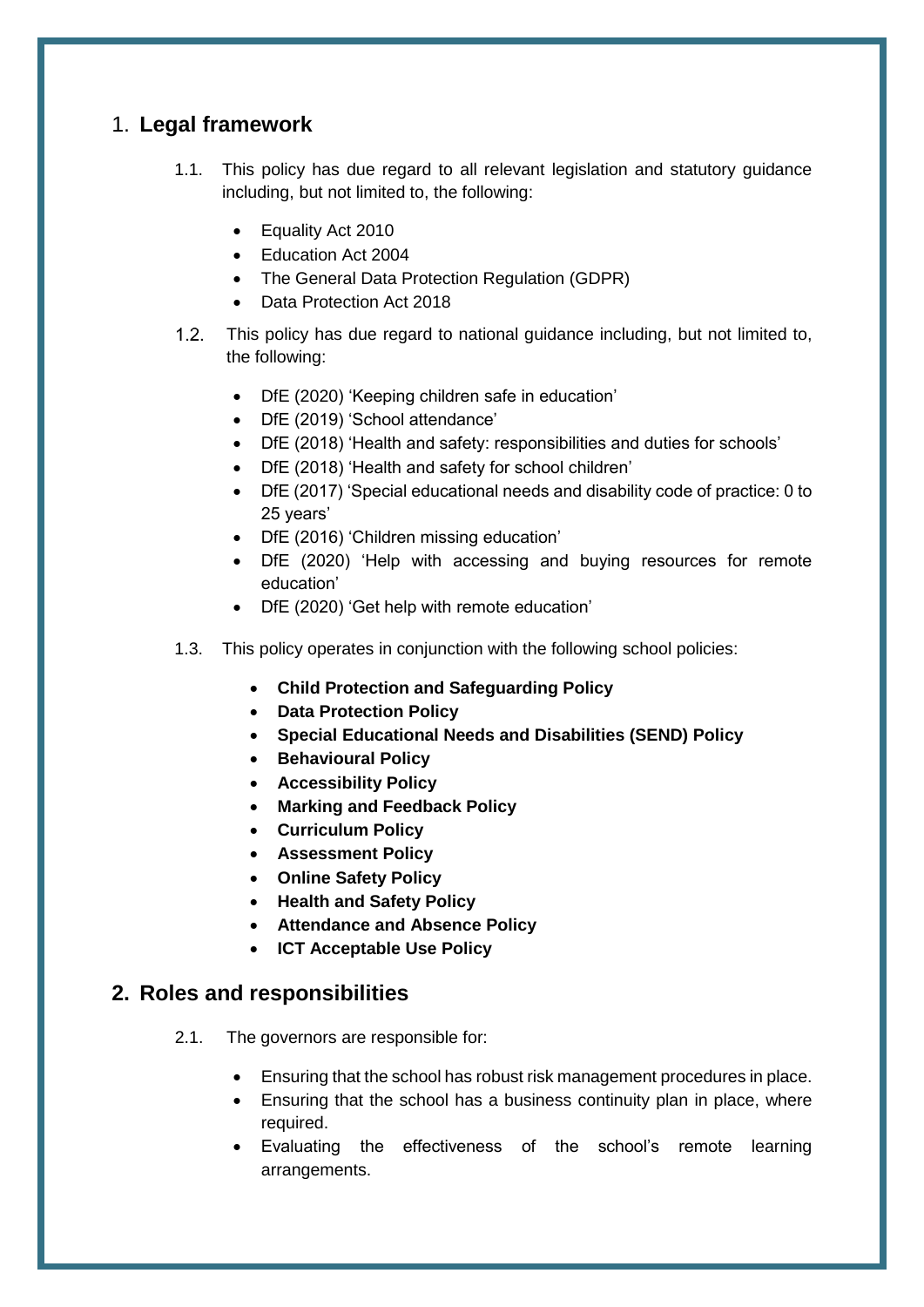- 2.2. The headteacher is responsible for:
	- Ensuring that staff, parents and pupils adhere to the relevant policies at all times.
	- Ensuring that there are arrangements in place for identifying, evaluating, and managing the risks associated with remote learning.
	- Ensuring that there are arrangements in place for monitoring incidents associated with remote learning.
	- Overseeing that the school has the resources necessary to action the procedures in this policy.
	- Reviewing the effectiveness of this policy on an annual basis and communicating any changes to staff, parents, and pupils.
	- Arranging any additional training that staff may require to support pupils during the period of remote learning.
	- Conducting reviews on a weekly basis of the remote learning arrangements to ensure pupils' education does not suffer.
- 2.3. The SLT, in collaboration with the headteacher, are responsible for:
	- Ensuring that the relevant health and safety risk assessments are carried out within the agreed timeframes.
	- Putting procedures and safe systems of learning into practice, which are designed to eliminate or reduce the risks associated with remote learning.
	- Ensuring that pupils identified as being at risk are provided with necessary information and instruction, as required.
	- Managing the effectiveness of health and safety measures through a robust system of reporting, investigating, and recording incidents.
	- Overseeing that all school-owned electronic devices used for remote learning have adequate anti-virus software and malware protection.
	- Ensuring all staff, parents, and pupils are aware of the data protection principles outlined in the GDPR.
	- Ensuring that all computer programs used for remote learning are compliant with the GDPR and the Data Protection Act 2018.
	- Overseeing that any ICT equipment used for remote learning is resilient and can efficiently recover lost data.
- 2.4. The **DSL** is responsible for:
	- Attending and arranging, where necessary, any safeguarding meetings that occur during the remote learning period.
	- Liaising with the SLT and ICT4 to ensure that all technology used for remote learning is suitable for its purpose and will protect pupils online.
	- Identifying vulnerable pupils who may be at risk if they are learning remotely.
	- Ensuring that child protection plans are enforced while the pupil is learning remotely, and liaising with the headteacher, deputy and other organisations to make alternate arrangements for pupils who are at a high risk, where required.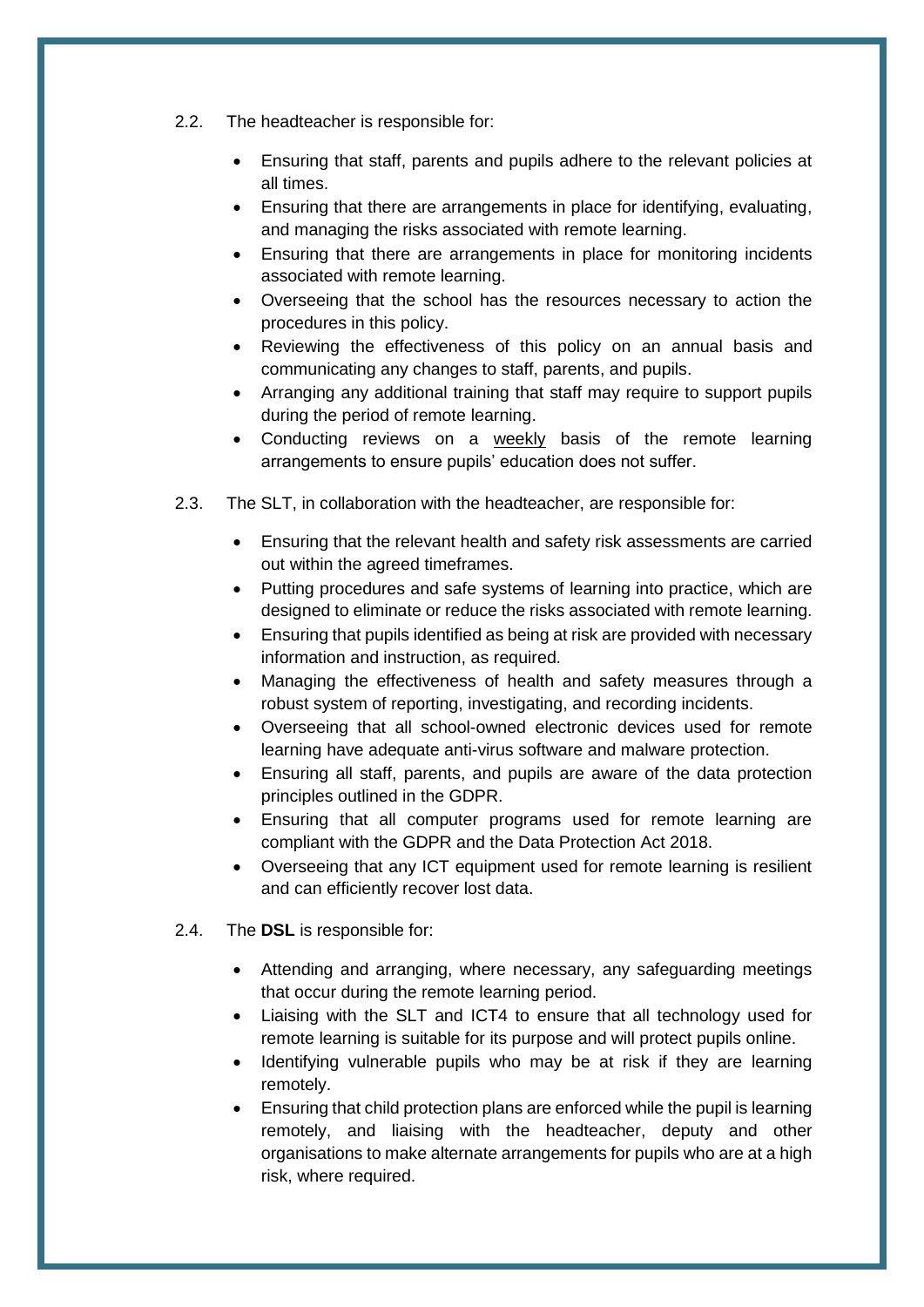- Identifying the level of support or intervention required while pupils learn remotely and ensuring appropriate measures are in place.
- Liaising with relevant individuals to ensure vulnerable pupils receive the support required during the period of remote working Ensuring all safeguarding incidents are adequately recorded and reported.
- 2.5. The SENCO is responsible for:
	- Liaising with ICT4 to ensure that the technology used for remote learning is accessible to all pupils and that reasonable adjustments are made where required.
	- Ensuring that pupils with EHC plans continue to have their needs met while learning remotely, and liaising with the headteacher, deputy and other organisations to make any alternate arrangements for pupils with EHC plans.
	- Identifying the level of support or intervention that is required while pupils with SEND learn remotely.
	- Ensuring that the provision put in place for pupils with SEND is monitored for effectiveness throughout the duration of the remote learning period.
- 2.6. The central team for the MAT are responsible for:
	- Arranging the procurement of any equipment or technology required for staff to teach remotely and for pupils to learn from home.
	- Ensuring value for money when arranging the procurement of equipment or technology.
	- Ensuring that the school has adequate insurance to cover all remote working arrangements.
- 2.7. Staff members are responsible for:
	- Adhering to this policy at all times during periods of remote learning.
	- Reporting any health and safety incidents to the headteacher and deputy and asking for guidance as appropriate.
	- Reporting any safeguarding incidents to the DSL, recording on My Concern and asking for guidance as appropriate.
	- Taking part in any training conducted to meet the requirements of this policy, including training on how to use the necessary electronic equipment and software.
	- Reporting any dangers or potential dangers they identify, as well as any concerns they may have about remote learning, to the headteacher.
	- Reporting any defects on school-owned equipment used for remote learning to the main office.
- 2.8. Parents are responsible for:
	- Adhering to this policy at all times during periods of remote learning.
	- Ensuring their child is available to learn remotely at the required times, and that the schoolwork set is completed to the best of their child's ability.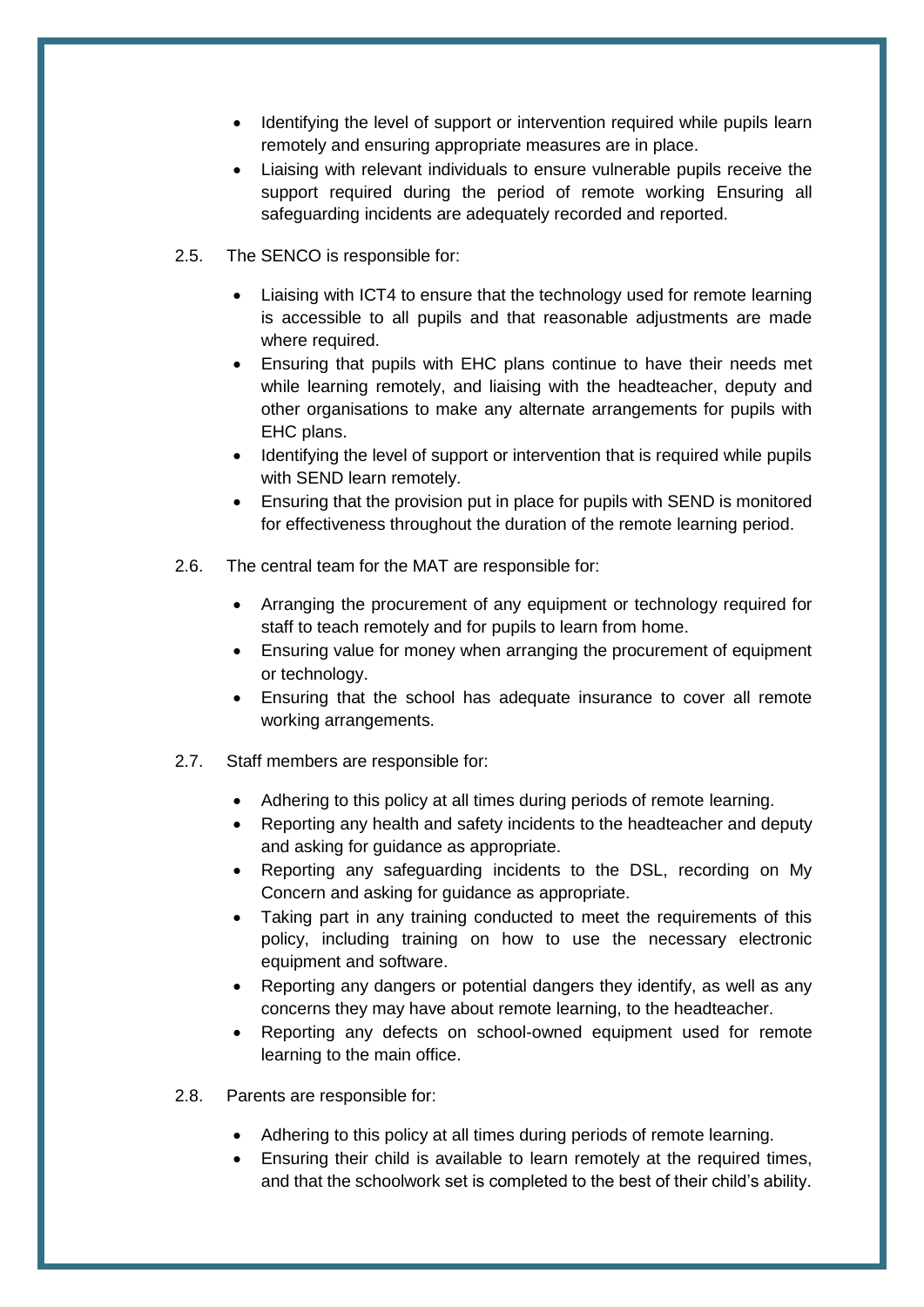- Reporting any technical issues to the school as soon as possible.
- Ensuring that their child always has access to remote learning material
- Reporting any absence in line with the school's expectations.
- Ensuring their child uses the equipment and technology used for remote learning as intended and in line with the consent form on Google Classroom.
- 2.9. Pupils are responsible for:
	- Adhering to this policy at all times during periods of remote learning.
	- Ensuring they are available to learn remotely, and that their schoolwork is completed on time and to the best of their ability.
	- Reporting any technical issues to their teacher as soon as possible.
	- Ensuring they have access to remote learning material and notifying a responsible adult if they do not have access.
	- Notifying a responsible adult if they are feeling unwell or are unable to complete the schoolwork they have been set.
	- Ensuring they abide by the remote learning consent form and use any equipment and technology for remote learning as intended.

### **3. Resources**

#### **Learning materials**

- 3.1. Parc Eglos uses a range of different teaching methods during remote learning to help explain concepts and address misconceptions easily. For the purpose of providing remote learning, the school may make use of:
	- Google Classroom
	- Work booklets
	- Email
	- online learning portals
	- online education resources
	- Educational websites
	- Reading tasks
	- Pre-recorded video or audio lessons
- 3.2. The school will review the DfE's [guidance](https://www.gov.uk/guidance/help-with-accessing-and-buying-resources-for-remote-education) on where schools can source educational resources to assist with the delivery of remote education, and utilise these as appropriate.
- 3.3. Reasonable adjustments will be made to ensure that all pupils have access to the resources needed for effective remote learning.
- 3.4. Teachers will ensure the programmes chosen for online learning have a range of accessibility features to support pupils with SEND.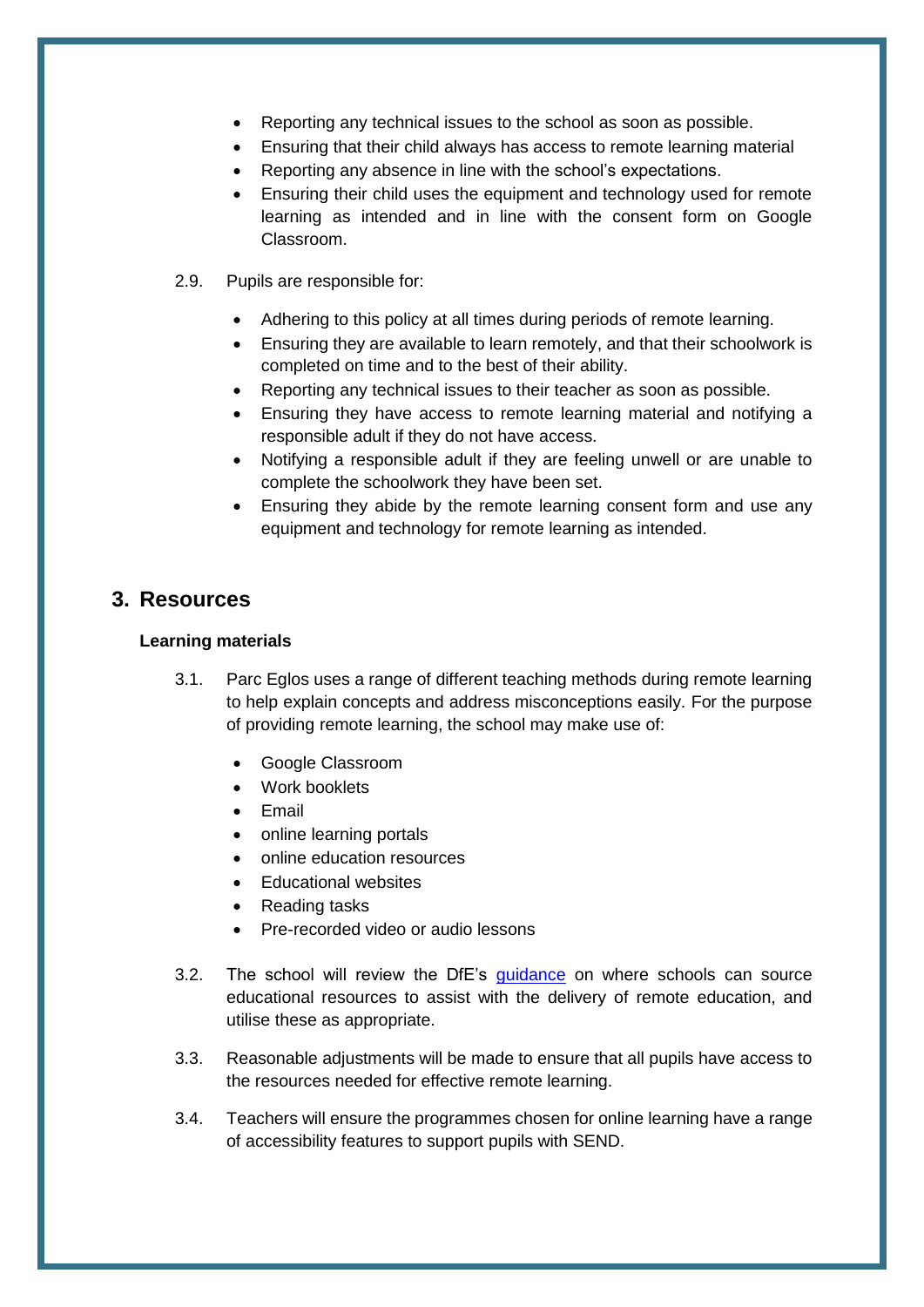- 3.5. The school recognises that interactive lessons are most effective in aiding pupils' motivation and academic progression. Teachers will ensure they regularly offer opportunities to interact through google classroom, e.g. live sessions with questioning, eliciting and reflective discussion, to the best of their ability.
- 3.6. Lesson will be adapted to ensure that the curriculum remains fully accessible and inclusive via remote learning.
- 3.7. The school will review the resources pupils have access to and adapt learning to account for all pupils needs by using a range of different formats, e.g. providing work which can easily completed online, be printed from a mobile device.
- 3.8. Work packs will be made available for pupils who do not have access to a printer – these packs can be collected from school.
- 3.9. Teaching staff will liaise with the SENCO and other relevant members of staff to ensure all pupils remain fully supported for the duration of the remote learning period.
- 3.10. The SENCO will arrange additional support for pupils with SEND which will be unique to the individual's needs, e.g. via weekly phone calls.
- 3.11. Any issues with remote learning resources will be reported as soon as possible to the relevant member of staff.
- 3.12. Pupils will be required to use their own or family-owned equipment to access remote learning resources, unless the school agrees to provide or loan equipment, e.g. laptops.
- 3.13. For pupils who cannot access digital devices at home, the school will, where possible, apply for technology support through their LA.
- 3.14. Teaching staff will oversee academic progression for the duration of the remote learning period and will mark and provide feedback on work in line with [section](#page-8-0)  [7](#page-8-0) of this policy.
- 3.15. The arrangements for any 'live' classes, will be communicated via google classroom.
- 3.16. The ICT4 are not responsible for providing technical support for equipment that is not owned by the school.

#### **Food provision**

3.17. The school will signpost parents towards additional support for ensuring their children continue to receive the food they need, and communicate the necessary information with regard to providing FSM vouchers to families.

#### **Costs and expenses**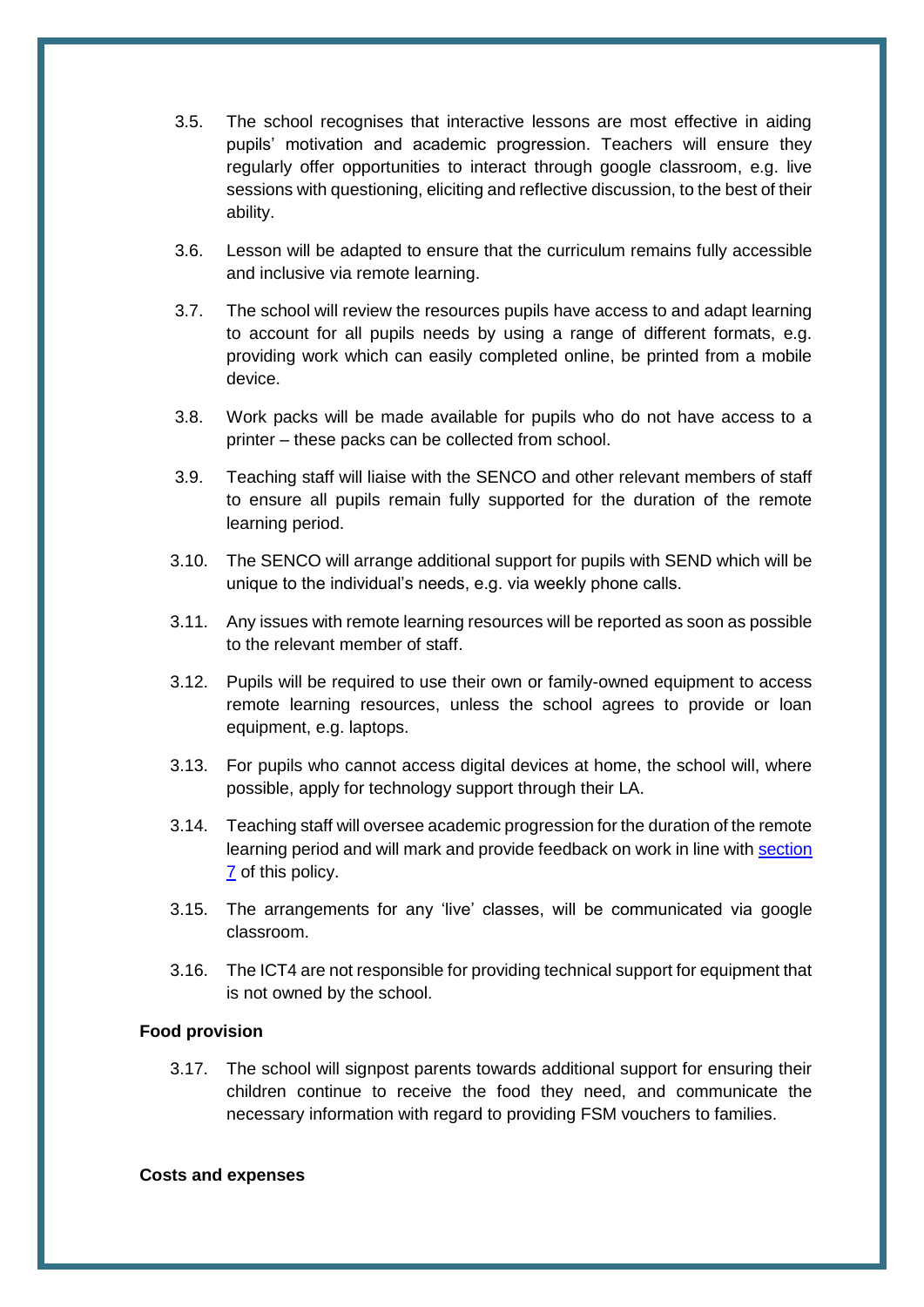- 3.18. The school will not contribute to any household expenses incurred while pupils learn remotely, e.g. heating, lighting, or council tax.
- 3.19. The school will not reimburse any costs for travel between pupils' homes and the school premises.
- 3.20. The school will not reimburse any costs for childcare.
- 3.21. If a pupil is provided with school-owned equipment, the pupil and their parent will sign and adhere to the Technology Acceptable Use Agreement prior to commencing remote learning.

#### **4. Online safety**

- 4.1. This section of the policy will be enacted in conjunction with the school's **Online Safety Policy**.
- 4.2. Where possible, all interactions will be textual and public.
- 4.3. All staff and pupils using video communication must:
	- Communicate in groups one-to-one sessions are not permitted.
	- Wear suitable clothing this includes others in their household.
	- Be situated in a suitable 'public' living area within the home with an appropriate background – 'private' living areas within the home, such as bedrooms, are not permitted during video communication.
	- Use appropriate language this includes others in their household.
	- Maintain the standard of behaviour expected in school.
	- Use the necessary equipment and computer programs as intended.
	- Not record, store, or distribute video material without permission.
	- Always remain aware that they are visible.
- 4.4. The school will consider whether one-to-one sessions are appropriate in some circumstances, e.g. to provide support for pupils with SEND. This will be decided and approved by the SLT, in collaboration with the SENCO.
- 4.5. Pupils not using devices or software as intended will be disciplined in line with the Behavioural Policy.
- 4.6. The school will ensure that all school-owned equipment and technology used for remote learning has suitable anti-virus software installed, can establish secure connections, can recover lost work, and allows for audio and visual material to be recorded or downloaded, where required.
- 4.7. During the period of remote learning, the school will maintain regular contact with parents to:
	- Reinforce the importance of children staying safe online.
	- Ensure parents are aware of what their children are being asked to do, and the school expectations about completing work remotely.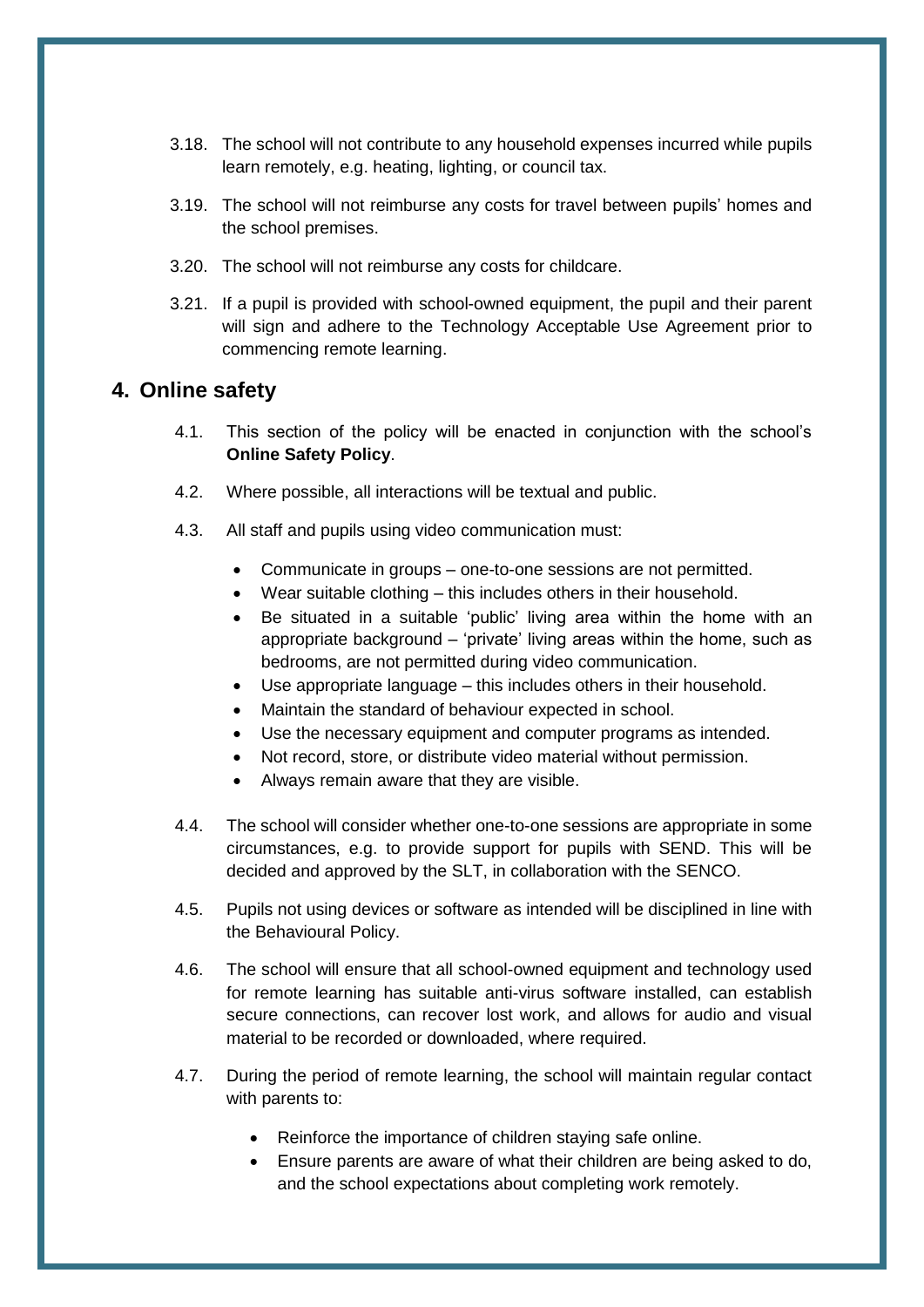- Encourage them to set age-appropriate parental controls on devices and internet filters to block malicious websites.
- Direct parents to useful resources to help them keep their children safe online.
- 4.8. The school will not be responsible for providing access to the internet off the school premises and will not be responsible for providing online safety software, e.g. anti-virus software, on devices not owned by the school.

### **5. Safeguarding**

- 5.1. This section of the policy will be enacted in conjunction with the school's Child Protection and Safeguarding Policy.
- 5.2. The DSL and headteacher will identify 'vulnerable' pupils (pupils who are deemed to be vulnerable or are at risk of harm) in collaboration with class teachers.
- 5.3. The DSL will arrange for regular contact to be made with vulnerable pupils.
- 5.4. Phone calls made to vulnerable pupils will be made using the 3CX phone app where possible.
- 5.5. The DSL will arrange for regular contact with vulnerable pupils once per week at minimum, with additional contact, arranged where required.
- 5.6. All contact with vulnerable pupils will be recorded on My Concern
- 5.7. The DSL will keep in contact with vulnerable pupils' social workers or other care professionals during the period of remote working, as required.
- 5.8. All home visits will:
	- Have at least one suitably trained individual present.
	- Be undertaken by no fewer than two members of staff.
	- Be suitably recorded on My Concern so that the DSL has access to them.
	- Actively involve the pupil.
- 5.9. The DSL will meet (in person or remotely) with the relevant members of staff once per week to discuss new and current safeguarding arrangements for vulnerable pupils learning remotely.
- 5.10. All members of staff will report any safeguarding concerns on My Concern for the DSL and Headteacher to access immediately.
- 5.11. Pupils and their parents will be encouraged to contact the school if they wish to report safeguarding concerns, e.g. regarding harmful or upsetting content or incidents of online bullying. The school will also signpost families to the practical support that is available for reporting these concerns.

### **6. Data protection**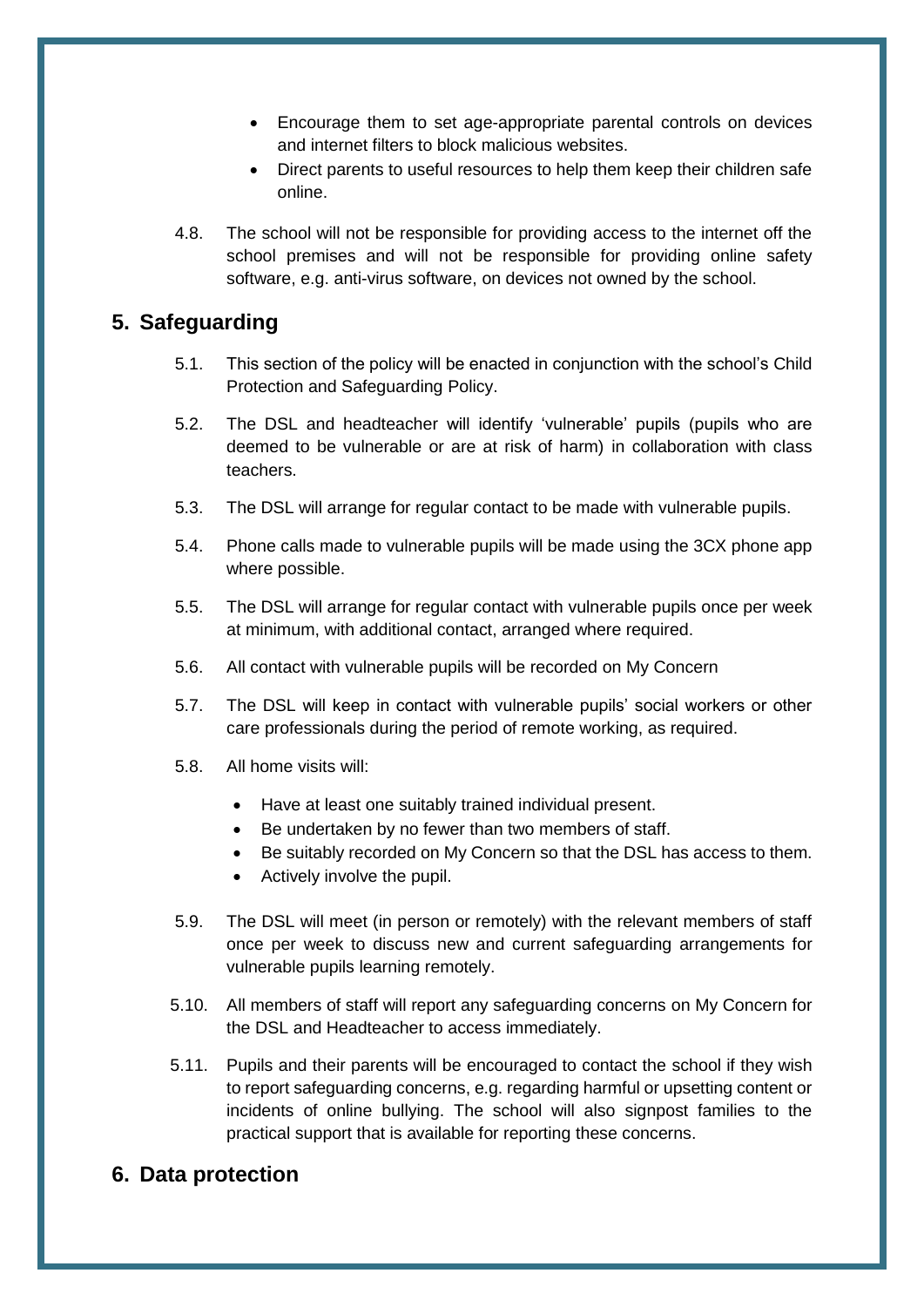- 6.1. This section of the policy will be enacted in conjunction with the school's Data Protection Policy.
- 6.2. Staff members will be responsible for adhering to the GDPR when teaching remotely and will ensure the confidentiality and integrity of their devices at all times.
- 6.3. Sensitive data will only be transferred between devices if it is necessary to do so for the purpose of remote learning and teaching.
- 6.4. Any data that is transferred between devices will be suitably encrypted or have other data protection measures in place so that if the data is lost, stolen, or subject to unauthorised access, it remains safe until recovered.
- 6.5. All contact details will be stored in line with the Data Protection Policy
- 6.6. Pupils are not permitted to let their family members or friends use any schoolowned equipment which contains personal data.
- 6.7. Any intentional breach of confidentiality will be dealt with in accordance with the school's Behavioural Policy or the Disciplinary Policy and Procedure.

#### <span id="page-8-0"></span>**7. Marking and feedback**

- 7.1. All schoolwork completed through remote learning must be:
	- Returned on or before the deadline set by the relevant member of teaching staff.
	- Completed to the best of the pupil's ability.
	- The pupil's own work.
	- Marked in line with the Marking and Feedback Policy.
	- Returned to the pupil, once marked
- 7.2. The school expects pupils and staff to maintain a good work ethic during the period of remote learning.
- 7.3. Pupils are accountable for the completion of their own schoolwork teaching staff will contact parents if their child is not completing their schoolwork or their standard of work has noticeably decreased.
- 7.4. Teaching staff will monitor the academic progress of pupils with and without access to the online learning resources and discuss additional support or provision with the headteacher as soon as possible.
- 7.5. Teaching staff will monitor the academic progress of pupils with SEND and discuss additional support or provision with the SENCO as soon as possible.
- 7.6. The school accepts a variety of formative assessment and feedback methods, e.g. through quizzes and other digital tools from teachers, and will support them with implementing these measures for remote learning where possible.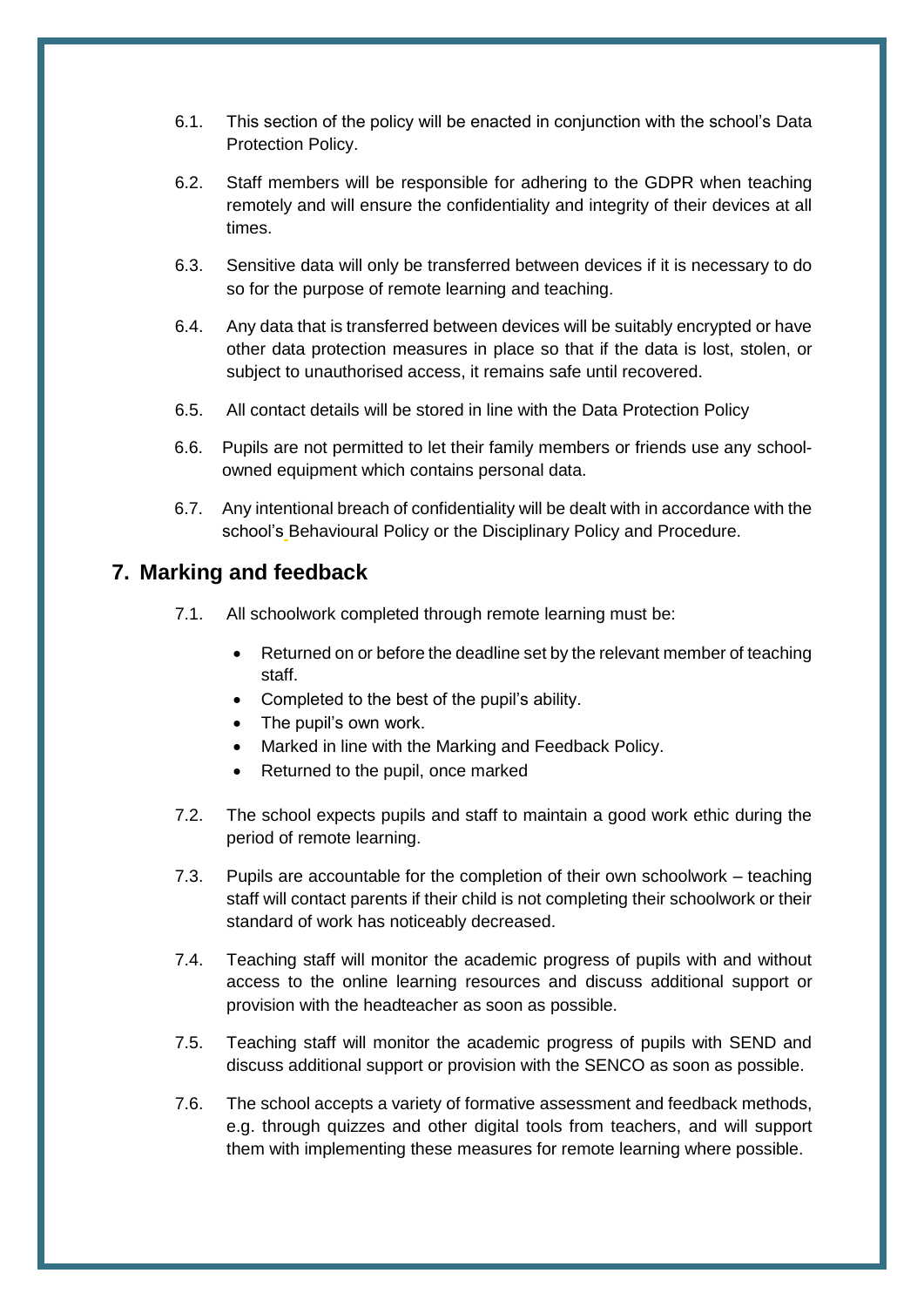- 7.7. The school will log participation and pupil engagement with remote education, as well as motivation levels and progress, and this will be reported to parents via formal regular reports or, if there is a concern, individually via telephone.
- 7.8. The school will consider ways to use feedback to secure consistent engagement with remote material, e.g. introducing a newsletter sent to parents and pupils which displays exemplary work and rewards engagement or outcomes.

#### **8. Health and safety**

- 8.1. This section of the policy will be enacted in conjunction with the school's Health and Safety Policy.
- 8.2. Teaching staff will ensure pupils are shown how to use the necessary equipment and technology safely and correctly for remote learning.
- 8.3. If using electronic devices during remote learning, pupils will be encouraged to take regular breaks dependent on their age and requirements of the learning activities provided.

### **9. Attendance and absence**

- 9.1. Pupils who are unwell are not expected to be present for remote working until they are well enough to do so.
- 9.2. Parents will inform their child's teacher if their child is unwell.
- 9.3. The school will monitor absence and lateness in line with the Attendance and Absence Policy.

#### **10. Communication**

- 10.1. The school will ensure adequate channels of communication are arranged in the event of an emergency.
- 10.2. The school will communicate with parents in the usual ways about remote learning arrangements as soon as possible.
- 10.3. The headteacher will communicate with staff as soon as possible about any remote learning arrangements.
- 10.4. Members of staff involved in remote teaching will ensure they have a working mobile device that is available to take phone calls during their agreed working hours and that they have downloaded the 3CX app in order to make calls.
- 10.5. The school understands that pupils learning remotely have the right to privacy out-of-hours and should be able to separate their school and home lives – communication is only permitted during school hours.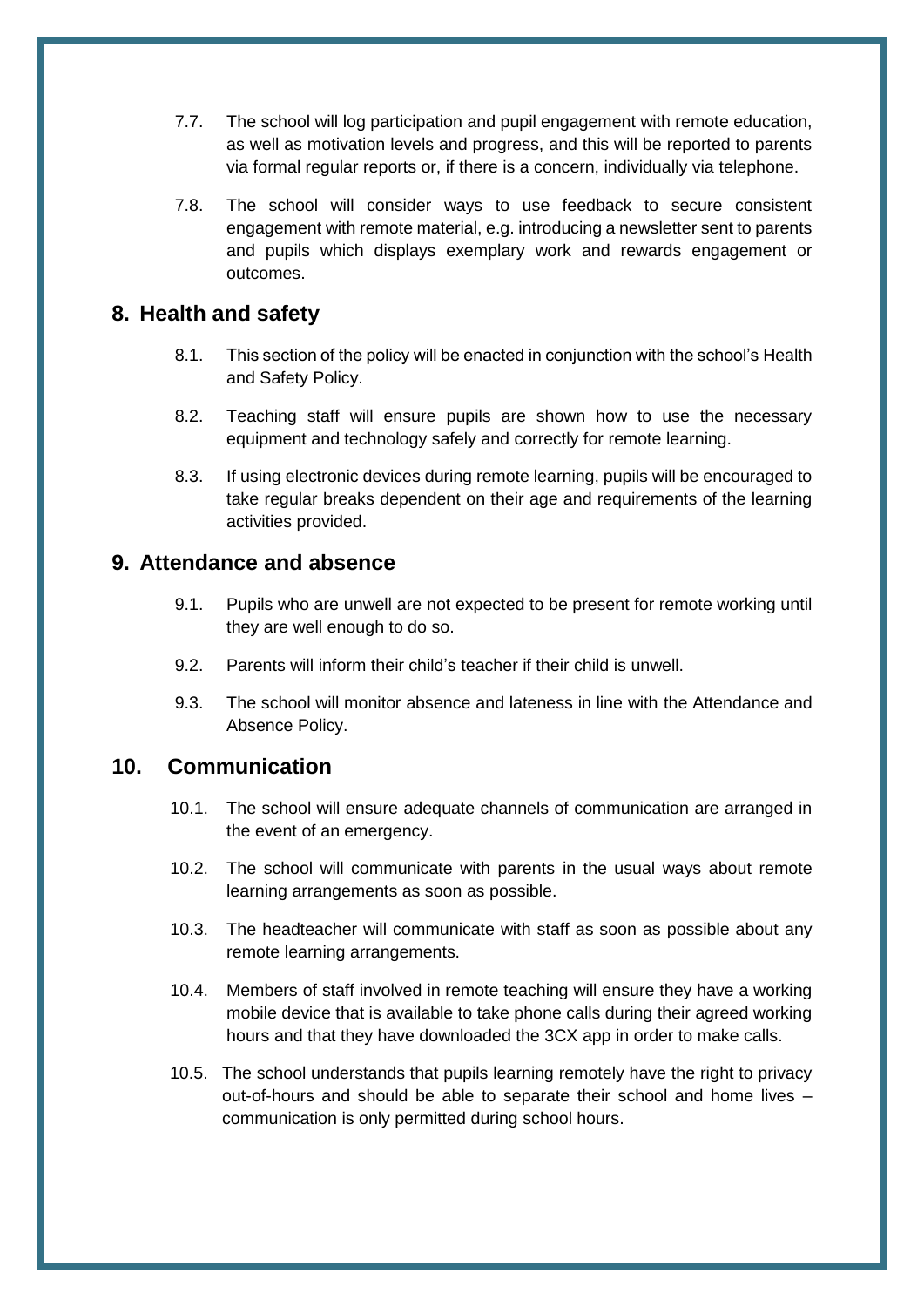- 10.6. Pupils will have verbal contact with a member of teaching staff during daily google meet sessions, the details of which will be accessed through google classroom
- 10.7. Parents and pupils will inform the relevant member of staff as soon as possible if schoolwork cannot be completed.
- 10.8. Issues with remote learning or data protection will be communicated to the pupils' teacher as soon as possible so they can investigate and resolve the issue.
- 10.9. The headteacher will review the effectiveness of communication on a weekly basis and ensure measures are put in place to address gaps or weaknesses in communication.

### **11. Monitoring and review**

- 11.1. This policy will be reviewed on an annual basis by the headteacher.
- 11.2. Any changes to this policy will be communicated to all members of staff and other stakeholders.
- 11.3. The next scheduled review date for this policy is **January 2022**.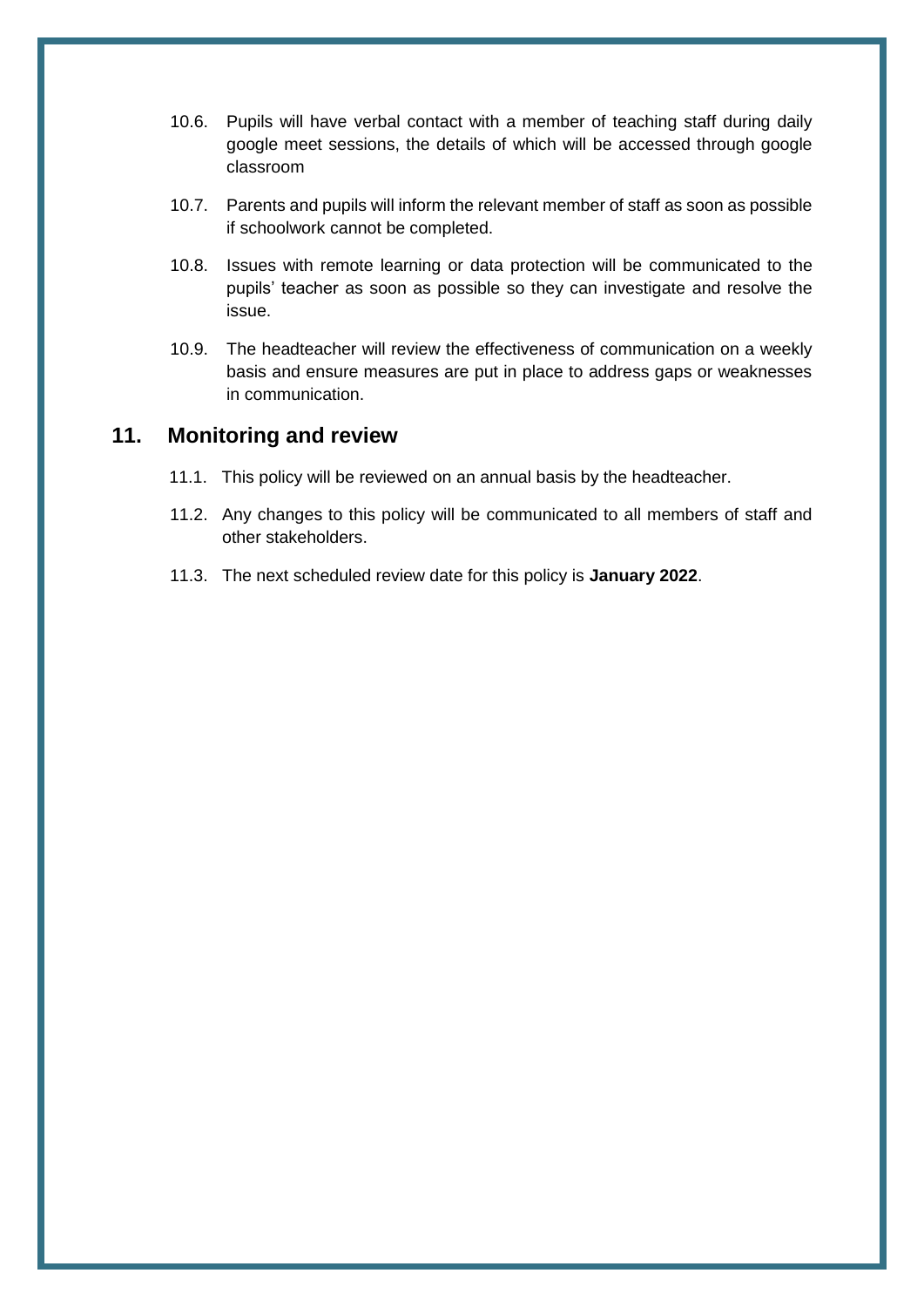# **[Updated 13.01.21]**

# **Remote Learning During the Coronavirus (COVID-19) Pandemic**

In line with the recent government announcement, the school will be closed throughout the duration of the present national lockdown, which is currently expected to last until mid-February, to all but vulnerable pupils and the children of critical workers. The school has implemented provision for remote learning to ensure pupils never miss out on education during this troubling time. We will ensure that our curriculum is inclusive and accessible to all and will endeavour to support all of our pupils and staff as they learn and work from home. This policy annex outlines additional measures that will be implemented for delivering remote learning during the pandemic.

# **1. [Updated] Legal framework**

- 1.1 **[Updated]** This policy has due regard to all relevant legislation, statutory and good practice guidance including, but not limited to, the following:
	- Coronavirus Act 2020
	- DfE (2020) 'Safeguarding and remote education during coronavirus (COVID-19)'
	- DfE (2020) 'Adapting teaching practice for remote education'
	- **[New]** DfE (2020) 'Guidance for full opening: special schools and other specialist settings'
	- **[New]** DfE (2020) 'Get help with remote education'
	- **[New]** DfE (2021) 'Restricting attendance during the national lockdown: schools'
	- DfE (2020) 'Get help with technology during coronavirus (COVID-19)'
	- DfE (2020) 'Get laptops and tablets for children who cannot attend school due to coronavirus (COVID-19)'
	- DfE (2020) 'Laptops, tablets and 4G wireless routers provided during coronavirus (COVID-19)'
	- Department of Health & Social Care (2020) 'COVID-19 contain framework: a guide for local decision makers'
	- DfE (2020) 'Remote education good practice'
	- DfE (2020) The Coronavirus Act 2020 Provision of Remote Education (England) Temporary Continuity Direction
	- DfE (2020) 'Contingency framework: education and childcare settings (excluding universities)'
- 1.2 **[From 22 October 2020 to end of 2020/2021 academic year]** The headteacher, in collaboration with the governors, will ensure the school follows the legal obligations regarding remote education, as outlined in The Coronavirus Act 2020 Provision of Remote Education (England) Temporary Continuity Direction. This includes:
	- Providing remote education to all pupils of compulsory school age.
	- **[EYFS]** Providing remote education to pupils below compulsory school age who would usually be taught in a class with pupils of compulsory school age, e.g. Reception children.
	- Providing remote education where it would be unlawful, or contrary to guidance issued from public authorities, for a pupil to travel to or attend the school.
	- **[Updated]** Having regard to government guidance issued regarding the delivery of remote education, e.g. the DfE's 'Restricting attendance during the national lockdown: schools'.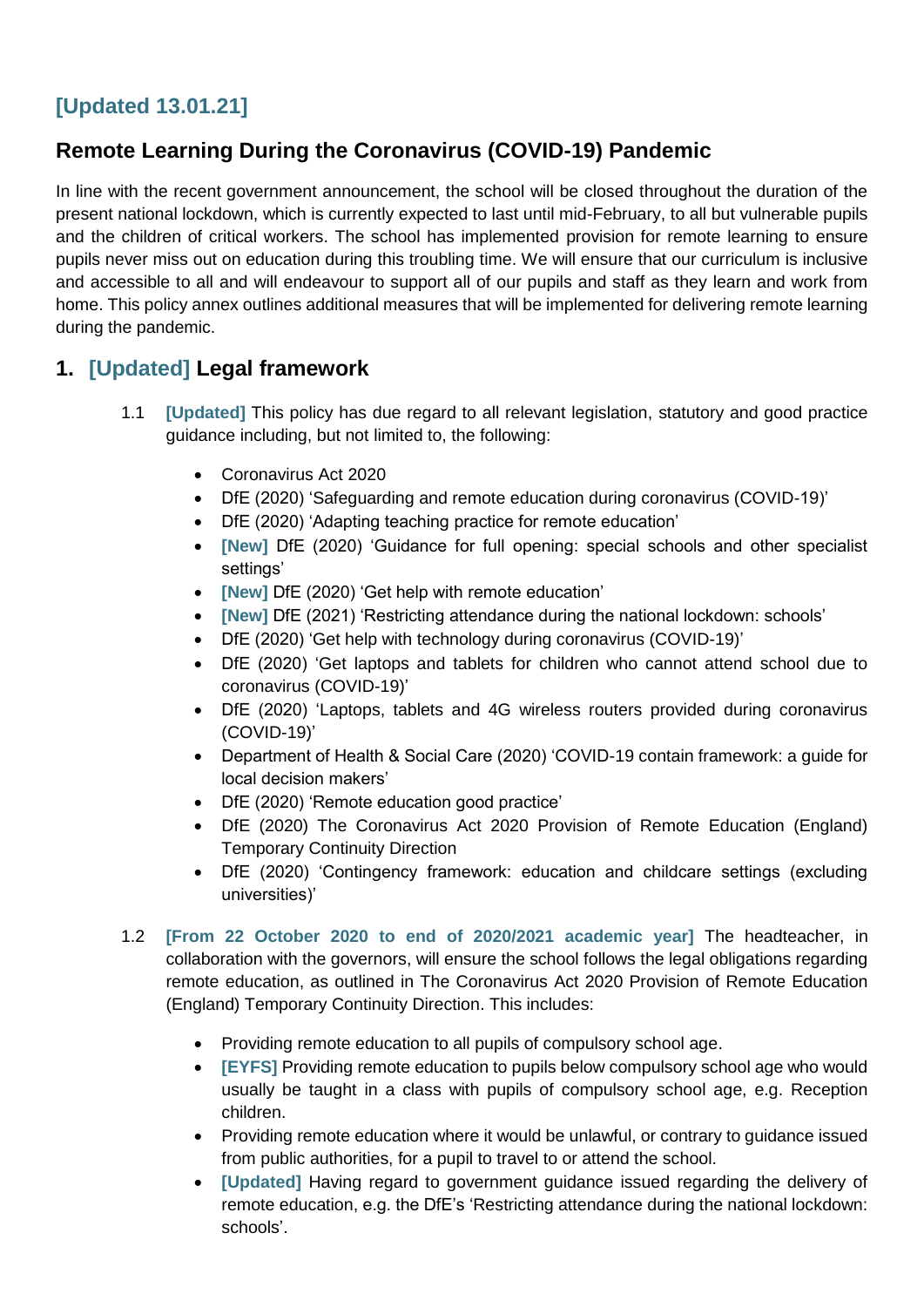# **2. Contingency planning**

- 2.1 The school will work closely with SPCMAT and the LA to ensure the premises is COVID-secure and will complete all necessary risk assessments – results of the full opening risk assessment will be published on the school's website.
- 2.2 The school will communicate its contingency plans to parents, including to which pupils it will remain open under the DfE's contingency framework and which pupils will receive remote education.
- 2.3 The school will ensure that remote learning training is regularly refreshed for teachers, and that appropriate trouble-shooting support is available when needed, so the transition from inperson to remote teaching can be as seamless as possible if required.
- 2.4 If the contingency framework is not applied, but a 'bubble' needs to self-isolate, the school will immediately implement remote learning for that group as required.

# **3. [Updated] Teaching and learning**

- 3.1 The school will ensure staff and pupils follow the school's Online Safety Policy when working and learning remotely.
- 3.2 **[New]** The school will ensure that remote education is available for pupils immediately, i.e. the next school day after they are sent home to self-isolate or after the contingency framework is applied.
- 3.3 All pupils will have access to high-quality education when learning remotely.
- 3.4 The school will prioritise factors that have been found to increase the effectiveness of remote education. These include, but are not limited to:
	- Ensuring pupils receive clear explanations.
	- Supporting growth in confidence with new material through scaffolded practice.
	- Application of new knowledge or skills.
	- Enabling pupils to receive feedback on how to progress.
- 3.5 **[New]** In line with DfE's ['Restricting attendance during the national lockdown: schools'](https://www.gov.uk/government/publications/actions-for-schools-during-the-coronavirus-outbreak), Parc Eglos School will:
	- Teach a planned and well-sequenced curriculum so that knowledge and skills are built incrementally, with a good level of clarity about what is intended to be taught and practised in each subject so that pupils can progress through the school's curriculum.
	- Use one digital platform for remote education provision that will be used consistently across the school in order to allow interaction, assessment and feedback.
	- Work to overcome barriers to digital access for by:
		- Distributing school-owned laptops accompanied by a user agreement or contract.
		- Providing printed resources, to structure learning, supplemented with other forms of communication to keep pupils on track or answer questions about work.
	- Ensure staff are adequately trained and confident in its use.
	- Check whether pupils are engaging with their work daily, and work with families to identify effective solutions where engagement is a concern.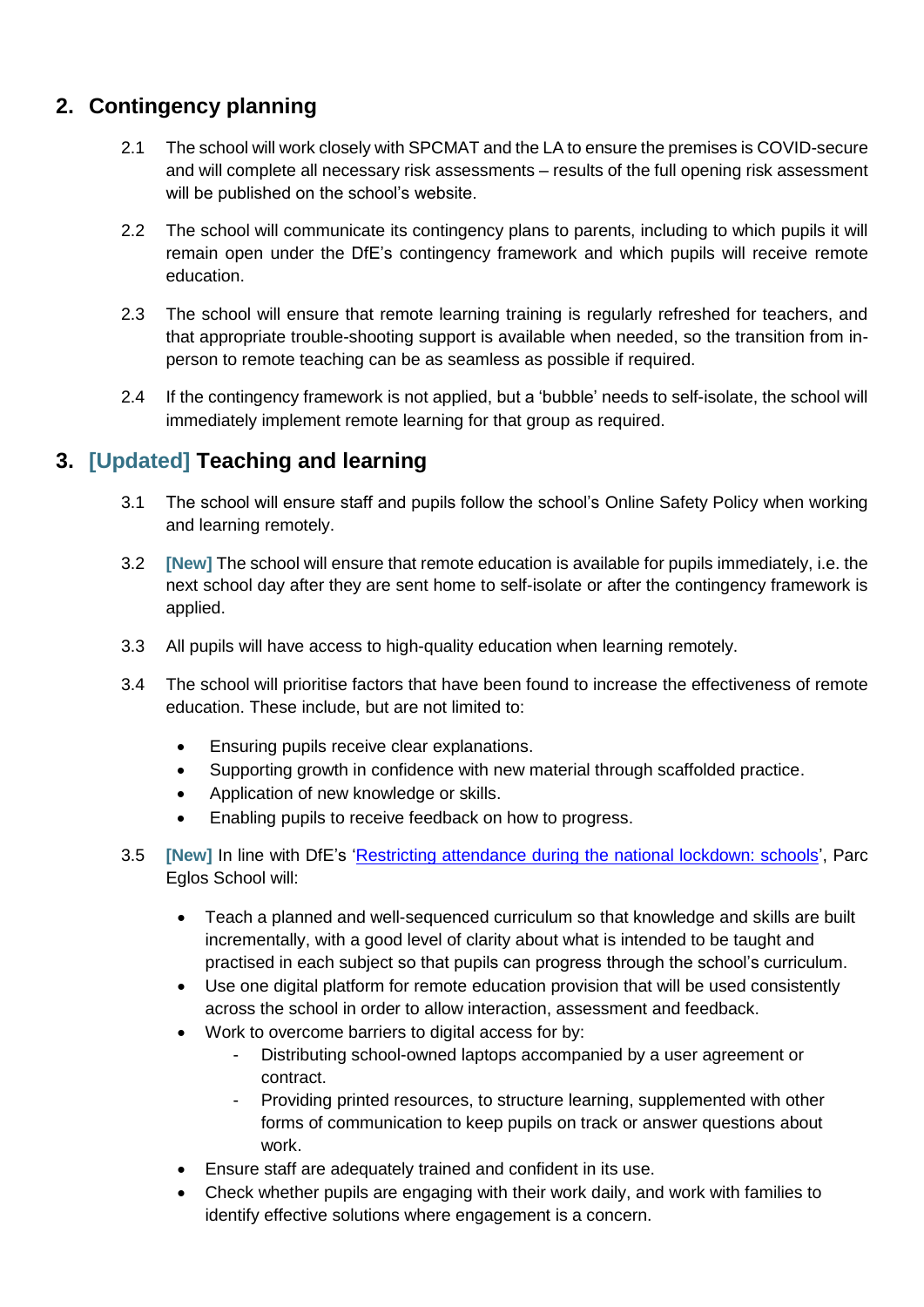- Ensure that there is a senior leader with overarching responsibility for the quality and delivery of remote education, including that provision meets expectation for remote education
- Publish information for pupils, parents and carers about remote education provision on their website by 25 January 2021.
- 3.6 The school will use a range of teaching methods to cater for all different learning styles, including:
- 3.7 Teachers will ensure that a portion of their lessons are designed to promote interactivity amongst pupils and between pupils and staff, e.g. registration meet & greet sessions, live lessons or use of the 'chat' function on meeting software, to lessen feelings of isolation and to promote pupil progress and motivation.
- 3.8 Teachers will ensure lessons are inclusive for all pupils and can be adapted to account for the needs of disadvantaged pupils and pupils with SEND.
- 3.9 **[New]** When teaching pupils who are working remotely, teachers will:
	- Set assignments so that pupils have meaningful and ambitious work each day in an appropriate range of subjects.
	- **[KS1 only]** Set work that is of equivalent length to the core teaching pupils would receive in school and, as a minimum, three hours a day, on average, across the school cohort, with less for younger children.
	- **[KS2 only]** Set work that is of equivalent length to the core teaching pupils would receive in school and, as a minimum, four hours a day.
	- Provide frequent, clear explanations of new content through high-quality curriculum resources, including through educational videos.
	- Provide some opportunities for interactivity, including questioning, eliciting and reflective discussion.
	- Provide scaffolded practice and opportunities to apply new knowledge.
	- Enable pupils to receive timely and frequent feedback on how to progress using digitally facilitated or whole-class feedback, where appropriate.
	- Use assessment to ensure teaching is responsive to pupils' needs and addresses any critical gaps in pupils' knowledge.
	- Avoid an over-reliance on long-term projects or internet research activities.
	- Adjust the pace or difficulty of what is being taught in response to questions or assessments, including, where necessary, revising material or simplifying explanations to ensure pupils' understanding.
- 3.10 All provisions for remote learning will be subject to the class group's age, ability and/or any SEND.
- 3.11 In exceptional circumstances, the school may reduce its curriculum offering to enable pupils to cope with the workload – the headteacher will assess this need, keeping pupils' best interests in mind.
- 3.12 Teachers will continue to make use of formative assessments throughout the academic year, e.g. quizzes.
- 3.13 The school recognises that certain subjects are more difficult to teach remotely, e.g. music, sciences and physical education. Teachers will provide effective substitutes for in-person teaching such as video demonstrations, online.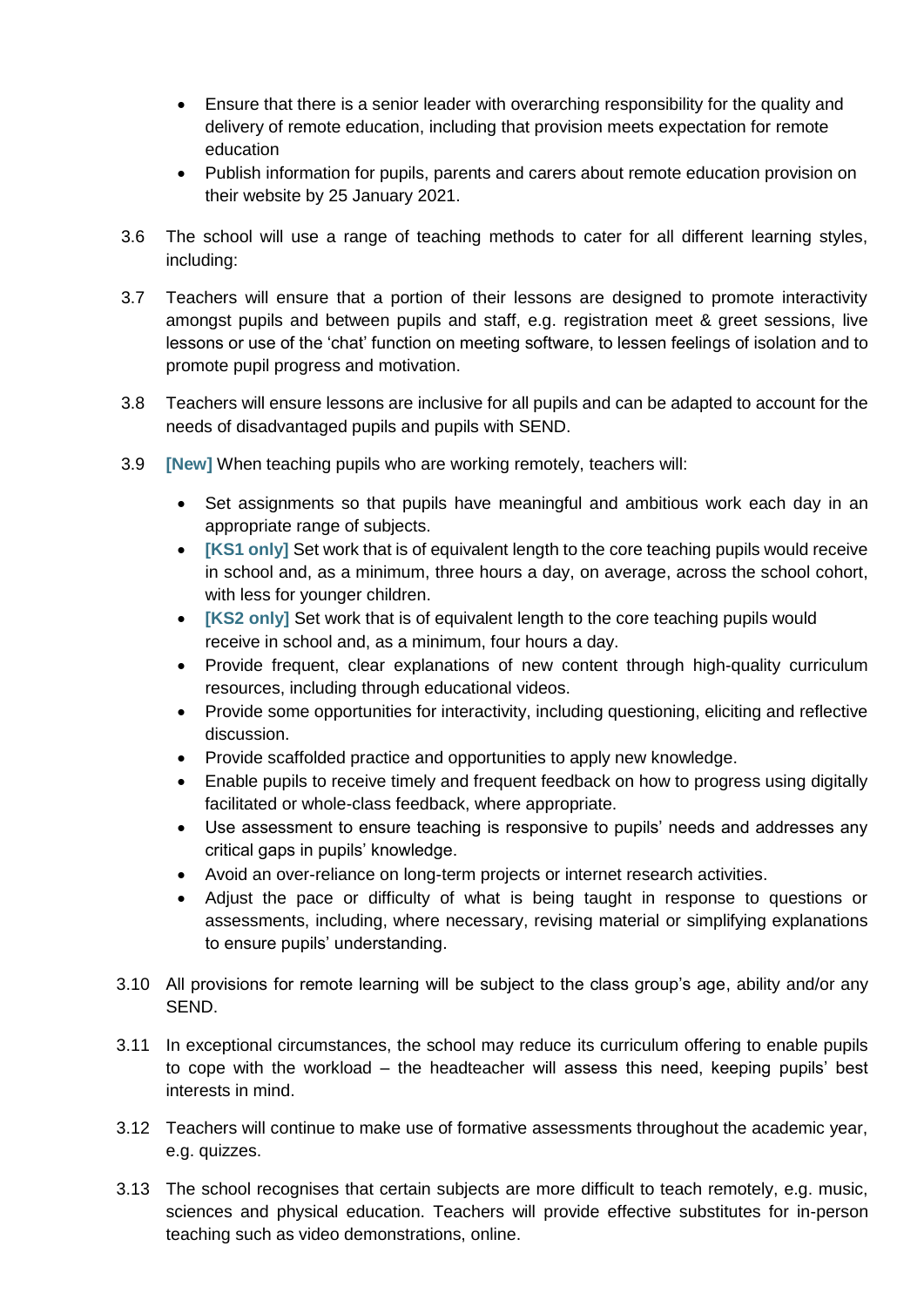3.14 Pupils will be encouraged to take regular physical exercise to maintain fitness, and time will be allocated within the school week for pupils to focus on this.

## **4. [Updated] Access to technology**

- 4.1 The school will remain cognisant of families who do not have access to the resources required for remote education, and will ensure that an up-to-date record of which pupils do not have appropriate devices or internet access is maintained.
- 4.2 The school will utilise the support available through the DfE's 'Get help with technology during coronavirus (COVID-19)' scheme.
- 4.3 Under the scheme, the school can order laptops, tablets and 4G wireless routers to support the following groups of pupils if they do not have access to a digital device or the internet through other means:
	- Pupils in Years 3 to 11
	- Clinically extremely vulnerable pupils across all year groups who are shielding or selfisolating in line with government advice
	- Pupils in all year groups who are unable to access remote education whilst attending school on a hospital site
- 4.4 Before distributing devices, the school will ensure:
	- The devices are set up to access remote education.
	- Appropriate safeguarding controls and support are in place to help pupils use the devices safely.
- 4.5 Once devices are ready for collection, the school will either arrange for them to be collected by pupils or their parents from school, or delivered to pupils' homes, ensuring infection control measures are adhered to as part of this process.
- 4.6 **[New]** The school will endeavour to ensure internet access for disadvantaged pupils is provided, including where pupils rely on mobile data connection to access the internet.
- 4.7 **[New]** The school will work with disadvantaged families to provide access to this scheme.
- 4.8 **[New]** The school will ensure that it remains abreast of developments to DfE technology schemes, and will order sufficient amounts of technology to ensure that disadvantaged pupils can adequately access remote education at home.
- 4.9 The school will approach remote learning in a flexible manner where necessary, e.g. ensuring that lessons, live or otherwise, are recorded to accommodate contexts where pupils have to share a single device within the home.
- 4.10 Where live lessons are recorded, the school will ensure all recording procedures have due regard for the relevant data protection legislation, including the Data Protection Act 2018 and the General Data Protection Regulation.
- 4.11 The school will maintain good communication with parents to ensure that parents are aided in supporting their child's remote education.

# **5. [Updated] Returning to school**